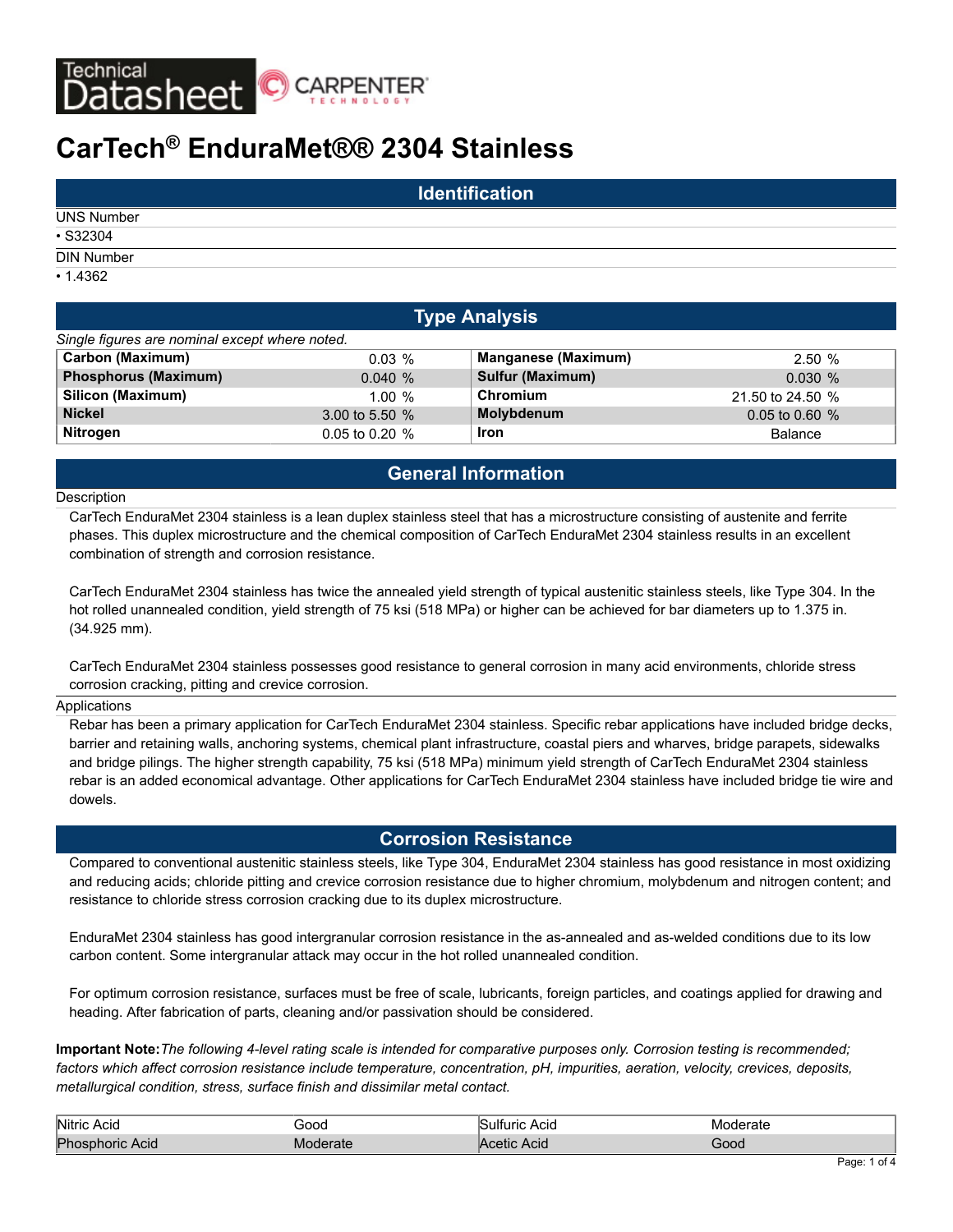# **CarTech® EnduraMet®® 2304 Stainless**

| Sodium Hydroxide | ∧oderate  | Salt Spray (NaCl) | ⊤xcellenı |
|------------------|-----------|-------------------|-----------|
| Sea Water        | Good      | Sour Oil/Gas      | Moderate  |
| Humidity         | Excellent |                   |           |

|                            | <b>Properties</b>           |  |
|----------------------------|-----------------------------|--|
| <b>Physical Properties</b> |                             |  |
| <b>Specific Gravity</b>    | 7.77                        |  |
| Density                    | $0.2810$ lb/in <sup>3</sup> |  |
| <b>Magnetic Properties</b> |                             |  |

In the annealed and hot rolled conditions, EnduraMet 2304 stainless is ferromagnetic.

#### **Typical Mechanical Properties**

Typical Room Temperature Hot Rolled Mechanical Properties -EnduraMet<sup>®</sup> 2304 Stainless

Samples were full-section rebar

| <b>Bar Size</b> |      | Rebar |      | 0.2% Yield<br><b>Strength</b> |       | <b>Ultimate Tensile</b><br><b>Strength</b> | <b>Elongation</b> in |
|-----------------|------|-------|------|-------------------------------|-------|--------------------------------------------|----------------------|
| In              | mm   |       | ksi  | <b>MPa</b>                    | ksi   | <b>MPa</b>                                 | $8''$ (203 mm)       |
| 0.5             | 12.7 |       | 86.5 | 597                           | 121.0 | 835                                        | 25.0                 |
| 0.625           | 15.9 | 5     | 92.0 | 635                           | 117.0 | 807                                        | 27.0                 |
| 0.750           | 19.1 | 6     | 88.0 | 607                           | 115.0 | 794                                        | 30.0                 |
| 1.00            | 25.4 | 8     | 96.5 | 666                           | 120.0 | 828                                        | 29.0                 |

# **Heat Treatment**

#### Annealing

Heat to 1900/2000°F (1038/1093°C) and rapidly quench in water or air. Typical hardness as-annealed is HRC 20.

**Hardening** 

Cannot be hardened by heat treatment. Can be hardened only by cold working.

Hot rolling and controlling the finishing temperature can strengthen EnduraMet 2304 stainless bar. After hot rolling, bars are not annealed.

# **Workability**

#### Hot Working

Heat uniformly to 2000/2100°F (1093/1149°C).Reheat as often as necessary. Cool forgings in air.

#### Cold Working

Cold working increases strength and hardness. Work hardening rate is lower than Type 304; however, the annealed strength is significantly higher.

#### **Machinability**

The machinability of EnduraMet 2304 stainless generally has been between that of conventional Type 316 stainless and Carpenter 22Cr-13Ni-5Mn stainless.

The following chart includes typical machining parameters used to machine EnduraMet 2304 stainless. The data listed should be used as a guide for initial machine setup only.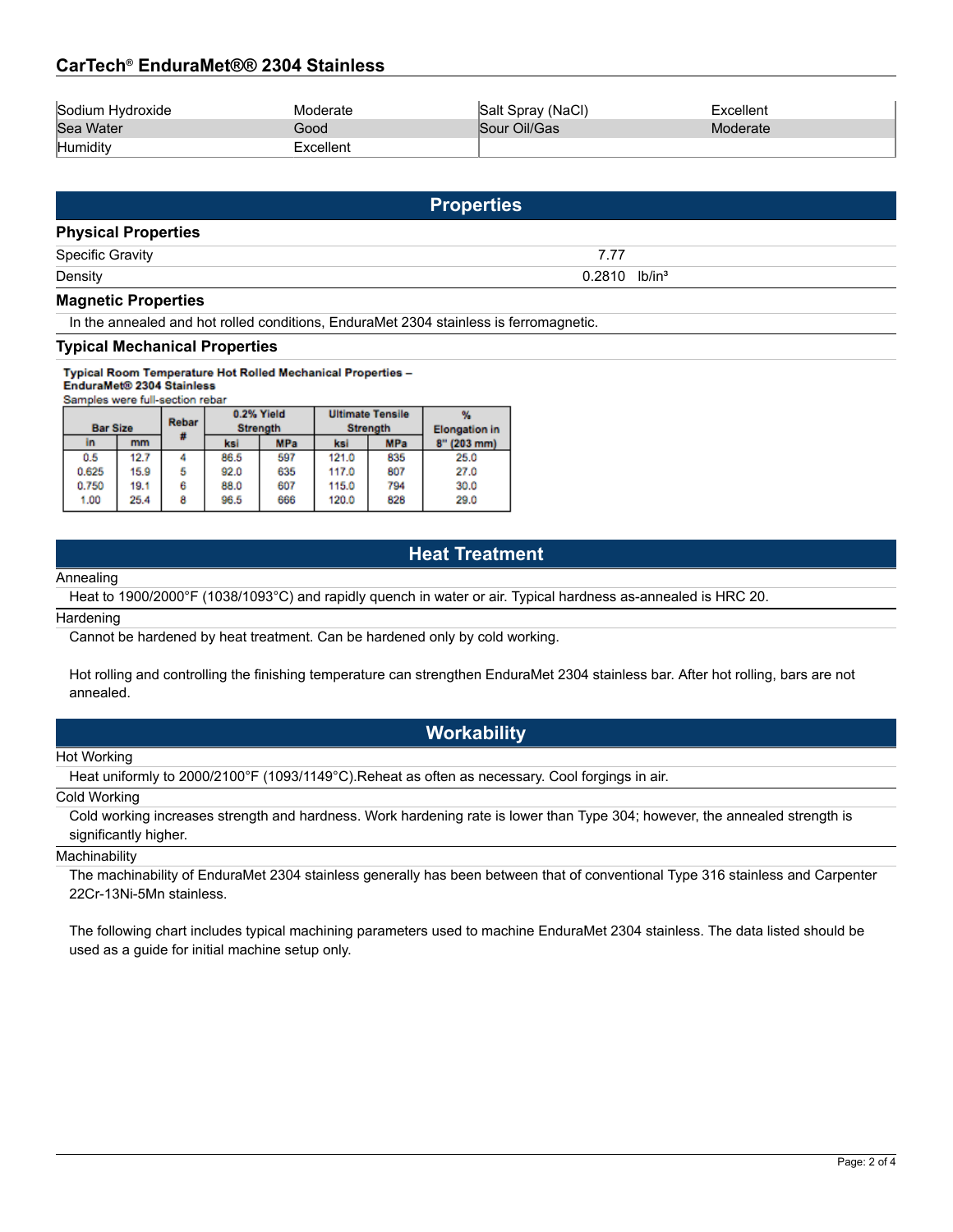# Typical Machining Speeds and Feeds - EnduraMet® 2304 Stainless

The speeds and feeds in the following charts are conservative recommendations for initial setup. Higher speeds and feeds may be attainable depending on machining environment.

## Turning-Single-Point and Box Tools

| Depth    |          | High Speed Tools |            | Carbide Tools (Inserts) |             |        |      |  |
|----------|----------|------------------|------------|-------------------------|-------------|--------|------|--|
| of Cut   | Tool     |                  |            | Tool                    | Speed (fpm) |        | Feed |  |
| (Inches) | Material | Speed (fom)      | Feed (ipr) | Material                | Uncoated    | Coated | (ipr |  |
| 150      | T15      | 85               | .015       | C2                      | 350         | 450    | .015 |  |
| .025     | M42      | 100              | .007       | C3                      | 400         | 525    | .007 |  |

## Turning-Cut-Off and Form Tools

| <b>Tool Material</b>  |                |       | Feed (ipr)                                              |       |      |  |       |      |      |      |
|-----------------------|----------------|-------|---------------------------------------------------------|-------|------|--|-------|------|------|------|
| High                  | Car-           | Speed | Cut-Off Tool Width (Inches)<br>Form Tool Width (Inches) |       |      |  |       |      |      |      |
| Speed<br><b>Tools</b> | bide<br>ools   | (fpm) | 1/16                                                    | 1/8   | 1/4  |  | 1/2   |      | 1%   |      |
| M <sub>2</sub>        |                | 75    | .001                                                    | .0015 | .002 |  | .0015 | .001 | .001 | .001 |
|                       | C <sub>2</sub> | 275   | .007<br>.004<br>.0055                                   |       |      |  | .005  | .004 | 0035 | 0035 |

## Rough Reaming

| <b>High Speed</b><br>Carbide Tools |               |                  |              | Feed (ipr) Reamer Diameter (Inches) |      |      |      |     |      |
|------------------------------------|---------------|------------------|--------------|-------------------------------------|------|------|------|-----|------|
| Tool<br>Material                   | Speed<br>'fom | Tool<br>Material | Speed<br>fom | 1/8                                 | 1/4  |      |      | 1%  |      |
| M7                                 | 70.           | C2               | 90           | .003                                | .005 | .008 | .012 | 015 | .018 |

## Drilling

|          | <b>High Speed Tools</b> |      |                                                             |      |      |      |      |                |      |  |  |
|----------|-------------------------|------|-------------------------------------------------------------|------|------|------|------|----------------|------|--|--|
| Tool     |                         |      | Feed (inches per revolution) Nominal Hole Diameter (inches) |      |      |      |      |                |      |  |  |
| Material | Speed<br>(fom)          | 1/16 | 1/8                                                         | 1/4  | 1/2  | 3/4  |      | 1 <sub>2</sub> |      |  |  |
| M7. M10  | 50-60                   | .001 | 002                                                         | .004 | .007 | .010 | .012 | 015            | .018 |  |  |

## Die Threading

| FPM for High Speed Tools |              |              |               |                |  |  |  |  |  |
|--------------------------|--------------|--------------|---------------|----------------|--|--|--|--|--|
| <b>Tool Material</b>     | or less, tpi | 8 to 15, tpi | 16 to 24, tpi | 25 and up, tpi |  |  |  |  |  |
| M1. M2. M7. M10          | $8 - 15$     | 10-20        | 15-25         | 25-30          |  |  |  |  |  |

## Milling, End-Peripheral

| Depth   | High Speed Tools |       |                                 |     |     |         |          | Carbide Tools |     |                              |     |  |
|---------|------------------|-------|---------------------------------|-----|-----|---------|----------|---------------|-----|------------------------------|-----|--|
| of Cut  | Tool             | Speed | Feed (lpt) Cutter Diameter (ln) |     |     |         | Tool     | Speed         |     | Feed (lpt) Cutter Diameter ( |     |  |
| Inches) | Material         | 1pm   | 1/4                             | 1/2 | 34  | $1 - 2$ | Aaterial | tom           |     |                              | 34  |  |
| 050     | M2. M7           | 75    | 001                             | 002 | 003 | 004     | C2       | 270           | 001 | 002                          | 003 |  |

#### Tapping

|--|--|

| High Speed Tools     |             | High Speed Tools     |  |                             |
|----------------------|-------------|----------------------|--|-----------------------------|
| <b>Tool Material</b> | Speed (fom) | <b>Tool Material</b> |  | Speed (fom) Chip Load (ipt) |
| M1. M7. M10          | 12-25       | M2. M7               |  | 003                         |

## Additional Machinability Notes

When using carbide tools, surface speed feet/minute (SFPM) can be increased between 2 and 3 times over the high-speed suggestions. Feeds can be increased between 50% and 100%.

Figures used for all metal removal operations covered are average. On certain work, the nature of the part may require adjustment of speeds and feeds. Each job has to be developed for best production results with optimum tool life. Speeds or feeds should be increased or decreased in small steps.